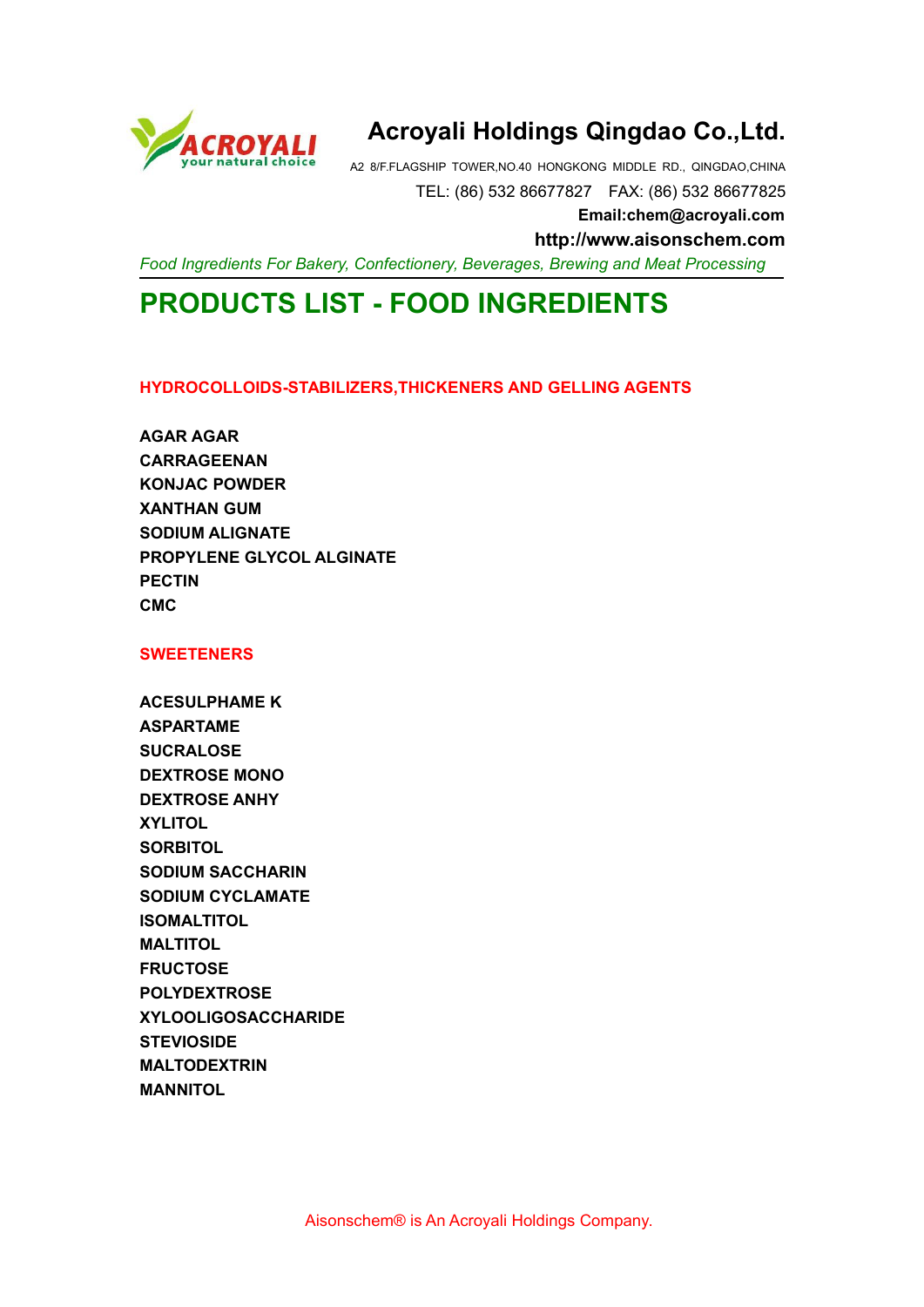# **ANTIOXIDANTS**

**ASCORBIC ACID SODIUM ERYTHORBATE ERYTHORBIC ACID TBHQ BHT VITAMIN E**

## **PRESERVATIVES**

**SORBIC ACID POTASSIUM SORBATE SODIUM BENZOATE BENZOIC ACID CALCIUM PROPIONATE SODIUM PROPIONATE SODIUM DIACETATE NISIN NATAMYCIN**

# **ACIDULANTS**

**FUMARIC ACID CITRIC ACID MONOHYDRATE CITRIC ACID ANHYDROUS DL-TARTARIC ACID L(+)-TARTARIC ACID DL-MALIC ACID L-MALIC ACID POTASSIUM CITRATE SODIUM CITRATE LACTIC ACID TARTARIC ACID GLUCONO DELTA LACTONE (GDL)**

# **FLAVOURINGS**

**MONOSODIUM GLUTAMATE(MSG) DISODIUM 5'-INOSINATE (I+G) MALTOL ETHYL MALTOL VANILLIN ETHYL VANILLIN**